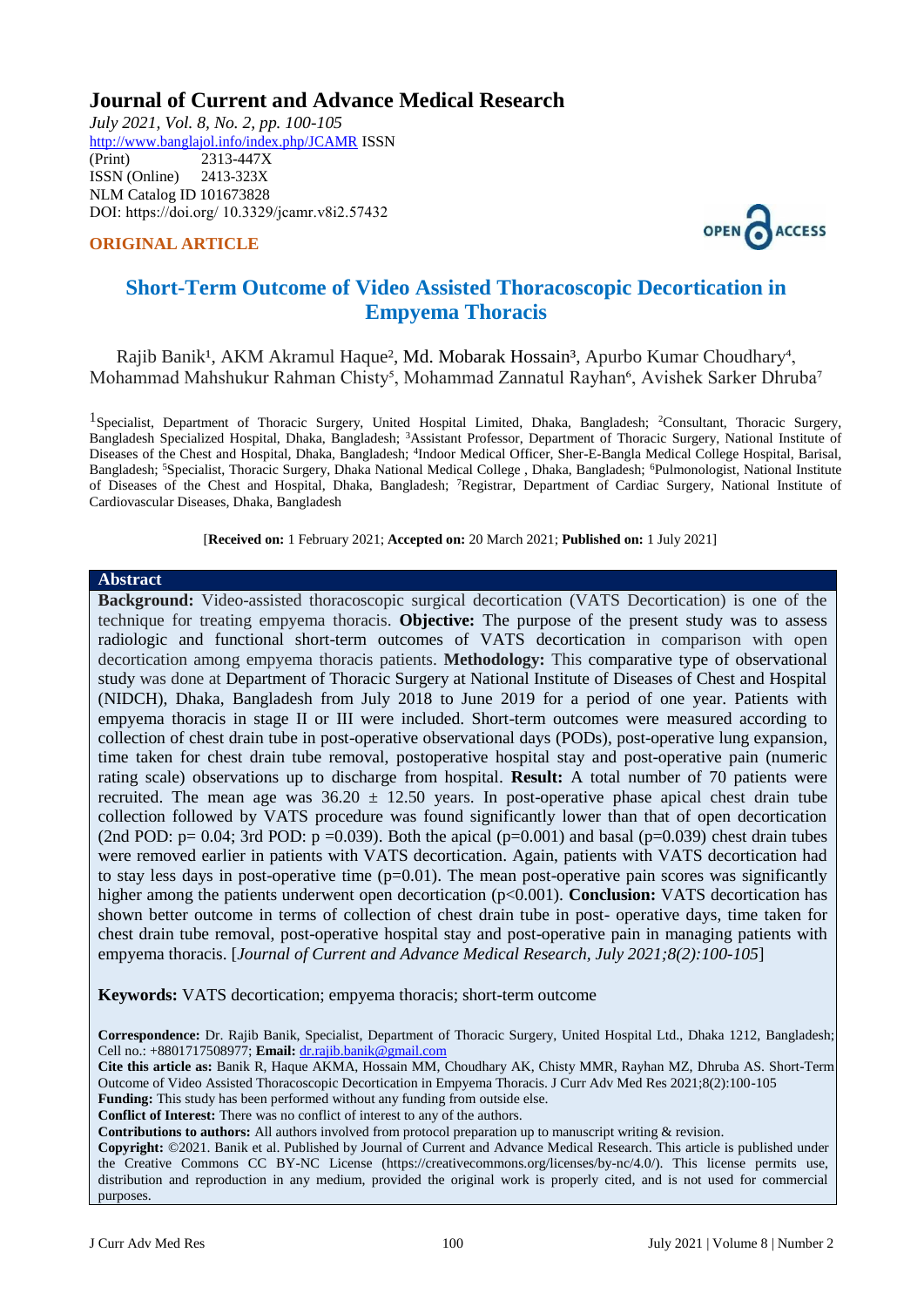#### **Introduction**

Empyema thoracis is a collection of pus in pleural space which may be free-flowing or loculated<sup>1</sup>. The first case of empyema was described by Hippocrates about  $2,400$  years ago<sup>2</sup>. Currently, the increased incidence of nosocomial infections, acquired immunodeficiency and antibiotic-resistant germs reflects in a dramatic increase of pleural empyema cases resulting in a challenging management and therapeutic approach<sup>3</sup>. Empyema thoracis remains a significant cause of morbidity and even mortality in modern thoracic practice.

According to the American Thoracic Society classification<sup>4</sup> , pleural empyema are staged into three distinct stages and these occur usually over a 3 to 6 week period. For management purposes, two stages are recognized as an acute process and an organizing phase. The three phases of empyema are exudative (stage I), fibrinopurulent (stage II), and organizing (stage III).

The incidence of empyema thoracis is increasing day by day in both children and adults in Bangladesh. Most of them are treated in different hospitals in Bangladesh by both conservatively and surgically. Surgically empyema can be managed by tube thoracostomy alone, and in some cases needs decortications either by open or VATS (videoassisted thoracoscopic surgery) decortications. Operations for empyema thoracis are conventionally performed by open thoracotomy, but for the last few decades' minimally invasive approach like VATS decortication becoming popular in the management of empyema thoracis<sup>5</sup>. In Bangladesh, no consensus is currently in place on which the surgical option is better.

This study seeks to evaluate whether VATS decortication shows better short-term outcome over open decortication in empyema thoracis. This study was done at department of Thoracic Surgery of the National Institute of Diseases of the Chest and Hospital. Research work on this particular issue in our country is a demand of time.

#### **Methodology**

J Curr Adv Med Res 101 July 2021 | Volume 8 | Number 2 This prospective comparative type of observational study was carried out in the department of Thoracic Surgery of National Institute of Diseases of the Chest and Hospital (NIDCH) from July 2018 till June 2019 after obtaining approval from Institutional Review Board of NIDCH and informed written patient consent. The study encompassed 70 patients of empyema thoracis in stage II or III, according to inclusion-exclusion criteria, who were

planned for decortication. The study patients were divided into two groups (35 patients in each group). Group-I (VATS decortication) and Group-II (Open decortications). All patients were selected purposively for the operation by the surgeon. In this study for evaluation of short-term outcome we considered patients different aspects during his post-operative hospital stay. This duration ended when he or she was decided to be discharged from the hospital by surgeon who conducted the procedure. Depending upon history, clinical examination (chest deformity) and radiological examination patients were staged into stage II and stage III. On radiological examinations stage II pleural empyema included fibrinopurulent effusion with loculation, encapsulated or noncapsulated, air-fluid level, thin and thick pleural peel, inter lobar and diaphragmatic adhesions; and stage III included pleural thickening with entrapment of the underlying lung. This study included all the cases of empyema thoracis that need decortication. The analysis excluded patients who needed decortication with resectional lung surgery, VATS decortications that needed to convert into open decortications during the procedure, refuse to give informed written consent/unwilling, malignant effusion or visceral pleural malignancy (diagnosed either preoperatively or post-operatively), bilateral lung diseases (e.g. bilateral tuberculosis), associated other injuries except chest injury like head injury, limb injury and so one.

**Pre-Operative Management Protocol:** After admission of the patients, patients were evaluated properly (both clinically and radiologically). Patient were treated with intravenous antibiotics and for recovery of the symptoms tube thoracostomy or aspiration were carried out when needed and fluid sent for study and evaluation. No fibrinolytic therapy was used in any patient. All patients were subjected for CT scan of chest. If CT scan of chest showed encysted effusion or empyema, thickened pleura or trapped lung; then patient were subjected for decortication (VATS or Open decortication).

**Surgical Technique (Open Decortication and VATS Decortication):** All patient underwent general anaesthesia using double-lumen endotracheal tube for selective ventilation and were then placed in the lateral decubitus position.

**Open decortication:** A postero-lateral serratus anterior-sparing thoracotomy with rib spreading/ nicking (but without rib resection) was performed. Evacuation of fluid done. All fibrin septae were cut and fissures were dissected free. A complete decortication (including parietal peeling off and parietal pleurectomy) was carried out to enable lung expansion to be obtained in all patients. An assessment was then made of the ability to re- expand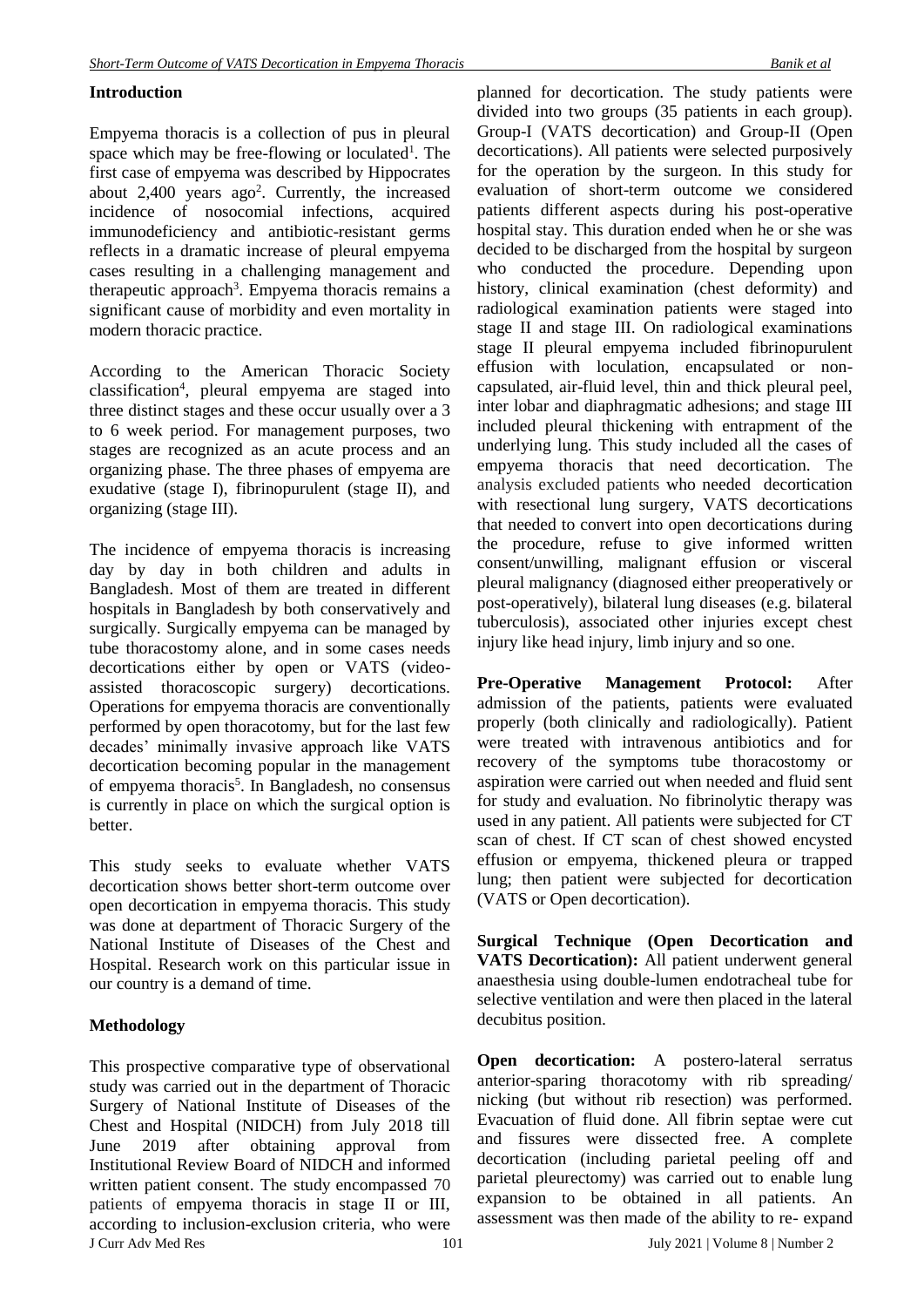the underlying lung by ventilation to a positive pressure of 30 cm H2O. To facilitate removal of the visceral cortex continuous positive airways pressure (CPAP) was applied to the operative lung during dissection. Chest wall bleeding was managed using electro cautery and, in some instances, packing. At the end of the procedure, two large bore (apical-28 FG and basal- 32 FG) chest tubes were placed through separate incisions.

**VATS Decortication:** The procedure was performed by means of small incision VATS (both single and multiple port). No rib retractor or spreader was used. Fluid evacuation, deloculations and septal breakdown were done under endoscopic vision by use of the sucker, a ring clamp and endoscopic forceps. Adherent peel was carefully removed from visceral pleural surface and the lung was freed circumferentially from the apex to the diaphragm and hilum to hilum. Complete decortication of the visceral pleura and the fissures was performed by use of an endoscopic dissector device and a peanut dissector as in open decortications. To facilitate removal of the visceral cortex continuous positive airways pressure (CPAP) was applied to the operative lung during dissection. Parietal peeling off and parietal pleurectomy done. Chest wall bleeding was managed using electro cautery and, in some instances, packing. The operating surgeon assessed the adequacy of lung reexpansion by temporary inflation of the affected lung to a positive pressure of 30 cm H2O. Conversion to thoracotomy and open decortication was considered if it was not possible to dissect completely the peel from the underlying lung surface which were excluded from the study. At the end of the procedure, two chest tubes (apical-28 FG and basal-32 FG) were placed through separate incisions.

**Post-Operative Care and Observations:** Patients were extubated in the operating room and were transferred to a thoracic surgery recovery area as per anaesthesia protocol. Pain relief was obtained by analgesia and respiratory physiotherapy was instituted. Patients were usually monitored there till both the chest drain tube removal and wound stitches off. Air leak, colour and amount of the collection in the chest drain and wound regularly monitored. Criteria for removal of the apical chest drains were absence of air leak and for basal chest

drain were less than 100 ml of serous drainage during a 24 hours period for consecutive 2-3 days. Serial chest X-rays were done on 1st post-operative day, after apical chest drain tube removal, before basal chest drain tube removal and before discharge. A postoperative questionnaire-based, survey was conducted for all patients. Postoperative pain and paresthesia experienced was documented using 11 point numeric rating scale (NRS-11). All patient got the same analgesics protocol for the pain management (Pethidine and Ketorolac) during the post-operative days.

**Statistical Analysis:** Data were processed and analyzed using SPSS (Statistical Package for Social Sciences) version 21. The test statistics used to analyze the data were Chi-square  $(\chi^2)$  and Student's t-Test. For all analytical tests, the level of significance was set at  $0.05$  and  $p < 0.05$  was considered significant. The summarized data were presented in the form tables and charts.

## **Result**

In this study, between July 2018 and June 2019, 35 patients were treated by VATS decortication and 35 by open decortication. Among the study population mean age was  $36.2 \pm 12.50$  years, majority were male (81.4%). Most of the patients had stage II empyema (68.6%) in both VATS and open decortication group. Table 1 showed data regarding patient demographics (age and sex) and preoperative and postoperative diagnoses including stage of empyema (stage II of stage III).

**Table 1: Patients' Data According to Surgical Approach**

|                                | <b>Variables</b> | <b>Type of Operation</b> |                  | P value |  |
|--------------------------------|------------------|--------------------------|------------------|---------|--|
|                                |                  | <b>VATS</b>              | Open             |         |  |
|                                | Age (Years)      | $35.2 \pm 11.64$         | $37.1 \pm 13.39$ | 0.513   |  |
| Gender                         |                  |                          |                  |         |  |
|                                | Male             | 28 (80.0%)               | 29(82.9%)        | 1.00    |  |
|                                | Female           | $7(20.0\%)$              | $6(17.1\%)$      |         |  |
| <b>Empyema Thoracis Stages</b> |                  |                          |                  |         |  |
|                                | Stage II         | $27(77.1\%)$             | 21(60%)          |         |  |
|                                | Stage III        | $8(22.9\%)$              | 14(40%)          | 0.198   |  |

In post-operative observations non expansion of lung found in both VATS decortication (5.71%) and open decortication  $(8.57\%)$  group  $(p=1.00)$ .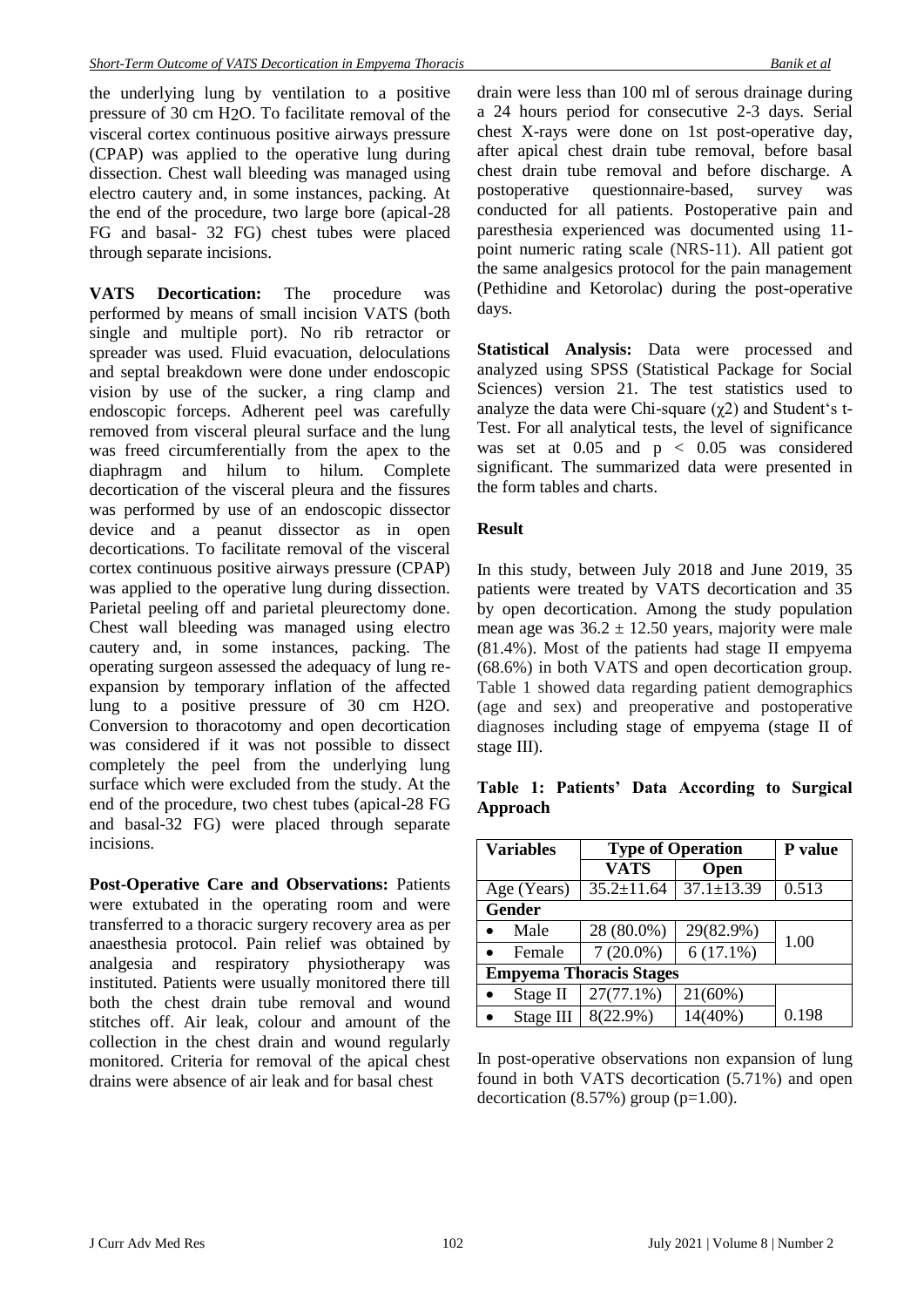**Table 2: Outcome of Two Procedure (VATS Decortication and Open Decortication) in Empyema Thoracis**

| <b>Parameters</b>                                | <b>Type of Operation</b>                               |                   | P value |  |  |  |
|--------------------------------------------------|--------------------------------------------------------|-------------------|---------|--|--|--|
|                                                  | <b>VATS</b>                                            | Open              |         |  |  |  |
| <b>Per Operative Lung Re-Expansion Status</b>    |                                                        |                   |         |  |  |  |
| • Adequate                                       | 33                                                     | 35                |         |  |  |  |
| • Inadequate                                     | $\overline{c}$                                         | $\theta$          |         |  |  |  |
| <b>Post-Operative Expansion of Lung</b>          |                                                        |                   |         |  |  |  |
| Expanded                                         | 33(94.3%)                                              | 32(91.4%)         |         |  |  |  |
| Not Expanded                                     | $2(5.71\%)$                                            | 3(8.57%)          | 1.00    |  |  |  |
|                                                  | <b>Collection (ml) in Apical Chest Drain Tube</b>      |                   |         |  |  |  |
| • Observational                                  | 251.4±37.60                                            | 232.6±37.60       |         |  |  |  |
| Day 1                                            |                                                        |                   | 0.234   |  |  |  |
| • Observational                                  | 134.0±47.29                                            | 155.7±38.97       |         |  |  |  |
| Day 2                                            |                                                        |                   | 0.040   |  |  |  |
| • Observational                                  | $62.8 \pm 31.20$                                       | $77.4 \pm 26.49$  |         |  |  |  |
| Day 3                                            |                                                        |                   | 0.039   |  |  |  |
| <b>Collection (ml) in Basal Chest Drain Tube</b> |                                                        |                   |         |  |  |  |
| • Observational                                  | $464.3 \pm 95.15$                                      | $469.1 \pm 71.75$ |         |  |  |  |
| Day 1                                            |                                                        |                   | 0.810   |  |  |  |
| • Observational                                  | $332.3 \pm 83.38$                                      | 345.7±54.30       |         |  |  |  |
| Day 2                                            |                                                        |                   | 0.428   |  |  |  |
| • Observational                                  | $218.3 \pm 69.5$                                       | $243.4 \pm 50.63$ |         |  |  |  |
| Day 3                                            |                                                        |                   | 0.089   |  |  |  |
| • Observational                                  | $131.4 \pm 59.7$                                       | $138.0 \pm 38.48$ |         |  |  |  |
| Day 4                                            |                                                        |                   | 0.586   |  |  |  |
| • Observational                                  | $66.0 \pm 37.03$                                       | 99.4±102.26       |         |  |  |  |
|                                                  |                                                        |                   | 0.073   |  |  |  |
| Day 5<br><b>Re-exploration</b>                   |                                                        |                   |         |  |  |  |
| • Needed<br>$0(0\%)$<br>$1(2.8\%)$               |                                                        |                   |         |  |  |  |
| • Not Needed                                     | 35(100%)                                               | 34(97.2%)         |         |  |  |  |
|                                                  |                                                        |                   |         |  |  |  |
| Duration<br>of                                   |                                                        |                   |         |  |  |  |
| of<br>Removal                                    | $3.28 \pm 0.66$                                        | $3.88 \pm 0.67$   | 0.001   |  |  |  |
| <b>Apical Chest</b>                              |                                                        |                   |         |  |  |  |
| Drain (Days)                                     |                                                        |                   |         |  |  |  |
| Duration<br>of                                   |                                                        |                   |         |  |  |  |
| Removal<br>of                                    | $5.48 \pm 2.73$                                        | $6.51 \pm 0.95$   | 0.039   |  |  |  |
| <b>Basal Chest</b>                               |                                                        |                   |         |  |  |  |
| Drain (Days)                                     |                                                        |                   |         |  |  |  |
| Post-operative                                   | $8.82 \pm 4.70$                                        | $11.14 \pm 2.04$  |         |  |  |  |
| hospital stay<br>(Days)                          |                                                        |                   | 0.01    |  |  |  |
| Pain Score (by Numeric Rating Scale NRS-11)      |                                                        |                   |         |  |  |  |
| Observational                                    | $9.14 \pm 0.73$                                        | $9.91 \pm 0.28$   |         |  |  |  |
|                                                  |                                                        |                   | 0.001   |  |  |  |
| Day 1                                            | $6.94 \pm 0.80$                                        | $8.14 \pm 0.55$   |         |  |  |  |
| Observational                                    |                                                        |                   | 0.001   |  |  |  |
| Day 2                                            | $4.45 \pm 0.91$                                        | $5.97 \pm 0.45$   |         |  |  |  |
| Observational                                    |                                                        |                   | 0.001   |  |  |  |
| Day 3                                            | $2.40 \pm 0.77$                                        |                   |         |  |  |  |
| Observational                                    |                                                        | $3.97 \pm 0.45$   | 0.001   |  |  |  |
| Day 4                                            |                                                        |                   |         |  |  |  |
| Outcome of Chest X-ray (4 observational days)    |                                                        |                   |         |  |  |  |
| • Satisfied                                      | 33(50.8%)                                              | 32 (49.2%)        | 1.000   |  |  |  |
| • Not satisfied                                  | 2(40%)<br>3(60%)<br><b>Post-Operative Complication</b> |                   |         |  |  |  |
|                                                  |                                                        |                   |         |  |  |  |
| $\bullet$ Yes                                    | 3(8.57%)                                               | 3(8.57%)          |         |  |  |  |
| $\bullet$ No                                     | 32 (91.43%)                                            | 32 (91.43%)       |         |  |  |  |

In post-operative observations apical chest drain tube collection followed by VATS procedure was found significantly lower than that of open decortication on both 2nd POD- p= 0.04 and 3rd POD -p =0.039). Basal Chest drain tube collection was similar in all five observational days  $(p>0.05)$ . Both the apical  $(p=0.001)$  and basal  $(p=0.039)$  chest drain tubes were removed earlier in patients with VATS decortication. Again, patients with VATS decortication had to stay less days in post-operative time (p=0.01). Regarding post-operative pain assessment it showed that the mean pain scores were significantly higher among the patients underwent open decortication than VATS decortication  $(p<0.001)$ in all four post- operative observations. In the early postoperative period, expansion of the lung, evident in Chest X- ray and clinically, showed no association with the procedure undertaken (whether VATS or open decortication). Table 2 depicts data of intraoperative details and postoperative events of all patients who were included in the study.

#### **Discussion**

Empyema thoracis is a condition commonly managed by the contemporary thoracic surgeon. Although the underlying principles of early drainage and complete decortication facilitate lung expansion have not changed over last 40 years, technological advances have allowed for surgeons to treat these conditions with lower perioperative mortality and morbidity. Other groups like Chan et al<sup>6</sup> and Cheng et al<sup>7</sup> have demonstrated the feasibility of VATS for management of empyema with favorable results for those undergoing VATS decortications. Potential advantages of thoracoscopic approach include improved visualization, less surgical trauma, and improved postoperative quality of life outcome.

This study was undertaken to compare short-term outcome associated with VATS decortications and open decortication managing patients with empyema thoracis. During this study total 70 patients were included who undergone two different surgical procedures. Among them mean age of the respondents was 36.2 year (ranges 14 to 63 years) years with majority of male (57, 81.4%), female 13. The study population (70) were grouped into two group with 35 patients in each group designated as group-I open decortications and group-II VATS decortications. The outcome were evaluated during both per and postoperative conditions. In this present study, mean age in VATS decortication group was 35.1 year and open decortication group was 37.1 year, p=0.513. Males were predominant in both VATS (80.0%) and open (82.9%) decortications; females were 20.0% and 17.1% respectively ( $p=1.00$ ). There was no significant difference in the age and sex distribution of the two groups. Previously to evaluate the comparative merits of thoracoscopic versus open decortication in the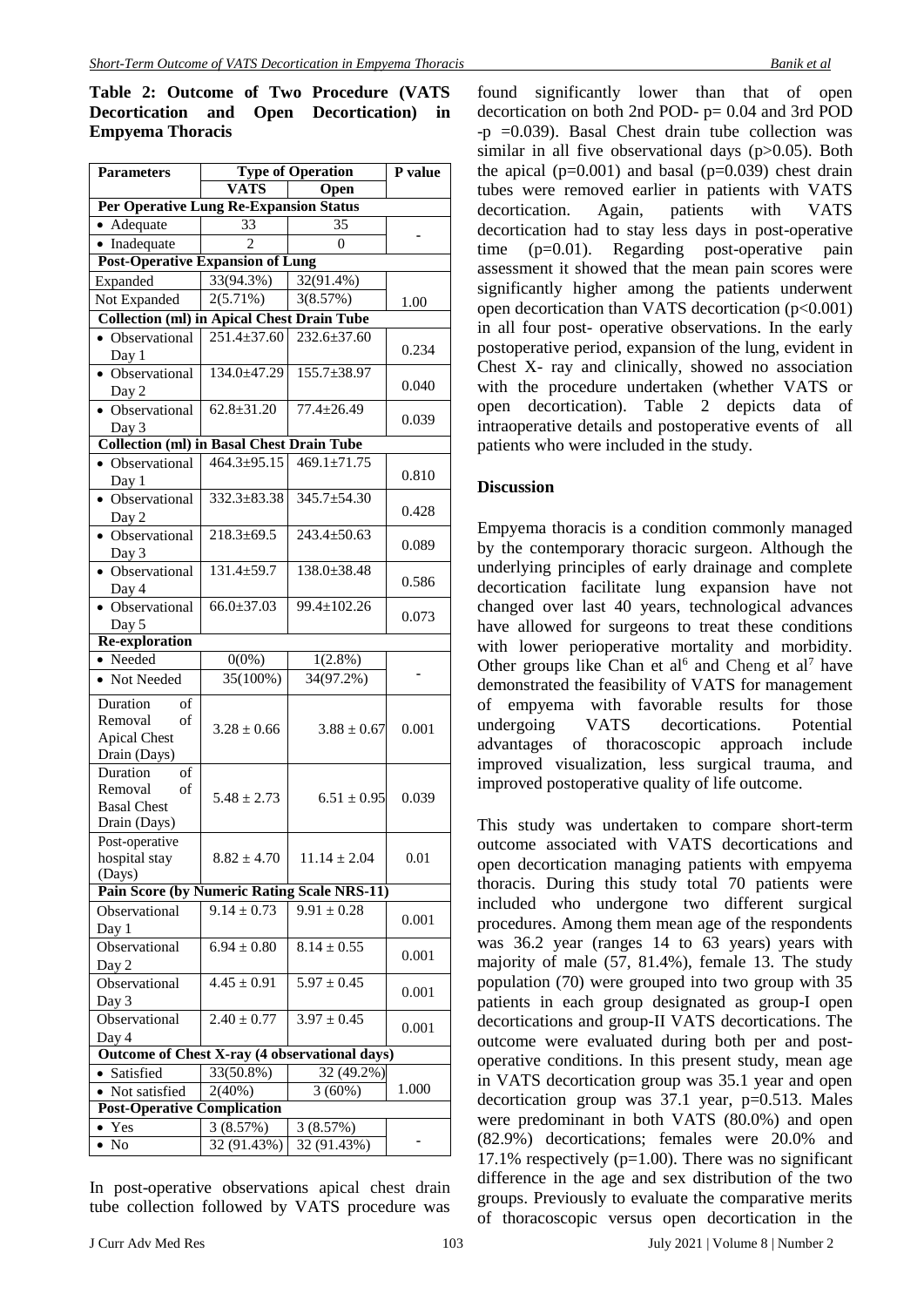surgical management of patients with chronic postpneumonic pleural empyema, a prospective comparative study done by Cardillo et  $al^8$ , 180 males, 128 females, mean age 56.3 years (range: 17 to 82 years), with chronic post-pneumonic pleural empyema who underwent decortication after failure of conservative treatment. Male/female was 79/44 cases and 95/90 cases in open decortications and VATS decortications respectively, p-value 0.03. Age (year) ranges in two groups were 57 (17 to 79) and 55.8 (31 to 82), p value 0.3. In a prospective study by Waller and Rengarajan<sup>9</sup>, 48 patients (male 34, female 14) included, male: female was 10:2 in thoracotomy group and 24:12 in VATS decortication group, mean age (year) was 43.5 in thoracotomy group and 45.4 in VATS decortication group. There were no significant difference in the age and sex distribution of the groups. Again, in a retrospective study by Tong et  $al^{10}$ , the outcome of 420 consecutive patients undergoing VATS or Open decortications for benign conditions reviewed. 94 patients were in open decortication group and 326 patients were in VATS decortication group, mean age (year) was 53 and 55 respectively (p value 0.4), male 63(67%) and 238(73.0%) (p value 0.3) respectively. There is no significant association between age and sex in these above mentioned studies which is consistent with our study.

This study showed that, total 48 respondents were in stage II and 22 respondents were in stage III empyema thoracis. In both VATS decortications and open, stage II empyema thoracis respondents were more common, 27(77.1%) patients in VATS decortication group, 21(60%) patients in open decortication group (p=0.198). Stage III empyema respondents were less in both VATS decortication and open decorticate on group, 8(22.9%) patients and  $14(40%)$  patients respectively (p=0.198). There was no significant intergroup difference in underlying empyema stage and operative procedure. In a previous study done by Cardillo et al<sup>8</sup>, reported in videothoracoscopy group, 118 patients were in stage-II empyema thoracis and 67 patients were in stage-III empyema thoracis (n 185), and in open thoracotomy group, 85 patients were in stage-II empyema thoracis and 38 patients were in stage-III empyema thoracis (n:123) ( $p= 0.3$ ). In this study and other studies showed that stage II empyema thoracis is more common.

This present study found that most of the patients had per-operative adequate lung inflation during the procedure except two, who were found during VATS decortication procedure. During the study apical Chest drain tube except 1st POD, all the subsequent days showed higher collection (ml) in open decortication procedure patients (2nd POD- p=

0.04 and  $3<sup>rd</sup>$  POD -p =0.039). In all the five postoperative observational days of measurement higher basal chest drain collection (ml) in open decortication procedure patients than those having VATS decortication. Basal chest drain tube collection (ml) in all five postoperative observational days no statistically significant difference (p>0.05). It was observed the time taken (in days) for removal of both apical and basal chest drain tubes were longer in those patients having open decortication (3.8 and 6.5 days respectively) than those having VATS decortication  $(3.2 \text{ and } 5.4 \text{ days respectively})$  (p<0.05). In a previous study done by Tong et al.<sup>10</sup>, the median length that patients had indwelling chest tubes was 6 days for open decortication group and 4 days for VATS decortication group ( $p=0.008$ ). Drain et al.<sup>11</sup>, reported the successful management of empyema thoracis by VATS decortications in 52 patients. The mean drainage time was 3.9 days (range 2–10 days; median– 4 days). Wait et al<sup>12</sup> found that chest tube drainage was 5.8 days in VATS group and 9.8 days in open decortication group ( $p=0.03$ ). Solaini et al<sup>13</sup> found that the duration of chest tube drainage was 6 days (ranges 3-25 days) in VATS group and 7.1 days (range 5 to 17 days) in thoracotomy group. All of these results are consistent with our result. This current study and other previous studies found that time taken for removal of chest drain is shorter in case of VATS decortication patients.

This present study found that percentage of the lung expansion during post-operative time was similar in both procedures, VATS decortication 94.3% and open decortication  $91.43\%$  (p=1.00). Waller and Rengarajan<sup>9</sup>, in their study found that postoperative lung expansion was 98.6% and 98.8% in VATS decortication and open thoracotomy group respectively. In our study, among all the respondents only one needed re-exploration who's operative procedure was open decortication. In a previous study by Cardillo et al<sup>8</sup> showed that after VATS decortication three patients (1.6%) (n=185) showed recurrent empyema and underwent re-do surgery in post-operative days. No recurrence was seen in patients undergoing thoracotomy.

It was also found that duration of post-operative hospital stay was longer in those patients having open decortication (11.14 days) than those having VATS decortication which was 8.8 days (p=0.01). In previous study<sup>14</sup> they found for the thoracoscopic decortication group the post-operative hospital stay was five days and eight days for the open decortication. Again, A prospective study by Waller and Rengarajan<sup>9</sup> found VATS decortication showed significantly reduced hospital stay (mean 2.9 days; P=0.004). Again in a prospective study by Cardillo et al8 found hospital stay in open decortication was 10